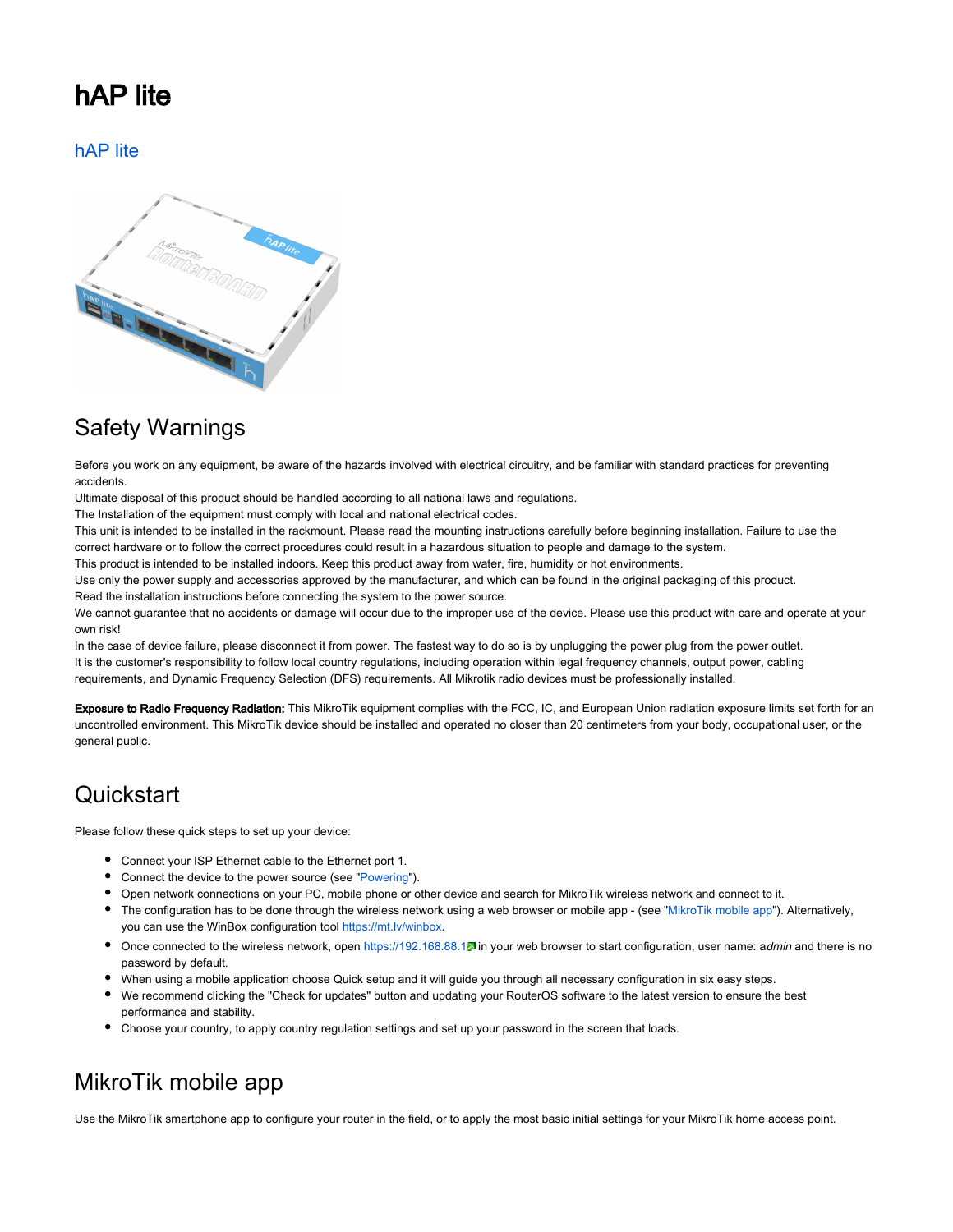

- 1. Scan QR code and choose your preferred OS.
- 2. Install and open application.
- 3. By default, the IP address and user name will be already entered.
- 4. Click Connect to establish a connection to your device through a wireless network.
- 5. Choose Quick setup and application will guide you through all basic configuration settings in a couple of easy steps.
- 6. An advanced menu is available to fully configure all necessary settings.

## <span id="page-1-0"></span>Powering

The device accepts power in the following ways:

microUSB accepts 5 V DC.

The power consumption under maximum load can reach 5 W.

## **Configuration**

Once logged in, we recommend clicking the "Check for updates" button in the QuickSet menu, as updating your RouterOS software to the latest version ensures the best performance and stability. For wireless models, please make sure you have selected the country where the device will be used, to conform with local regulations.

RouterOS includes many configuration options in addition to what is described in this document. We suggest starting here to get yourself accustomed to the possibilities: [https://mt.lv/help.](https://mt.lv/help) In case IP connection is not available, the Winbox tool [\(https://mt.lv/winbox](https://mt.lv/winbox)) can be used to connect to the MAC address of the device from the LAN side (all access is blocked from the Internet port by default).

For recovery purposes, it is possible to boot the device for reinstallation, see section Buttons and Jumpers.

## Mounting

The device is designed to be used indoors and placed on a flat surface with all needed cables connecting to the front of the unit. Alternatively, unit can be mounted on the wall, mounting points are located on the bottom side of the device, screws are not included in the package. Screws with size 4x25 mm fit nicely, depending on your wall structure you can use dowels 6x30 mm and 6 mm drill bit if needed.



When mounting on the wall, please ensure that cable feed is pointing downwards.

The IP rating scale of this device is IPX0. We recommend using Cat6 shielded cables.

Warning! This equipment should be installed and operated with a minimum distance of 20 cm between the device and your body. Operation of this equipment in the residential environment could cause radio interference.

## Expansion slots and ports

- Four 10/100 Ethernet ports, supporting automatic cross/straight cable correction (Auto MDI/X). Either straight or crossover cable can be used for connecting to other network devices.
- Integrated wireless module 2.4 GHz, 802.11b/g/n, antenna gain 1.5 dBi.

## Reset button

RouterBOOT reset button has the following functions. Press the button and apply the power, then: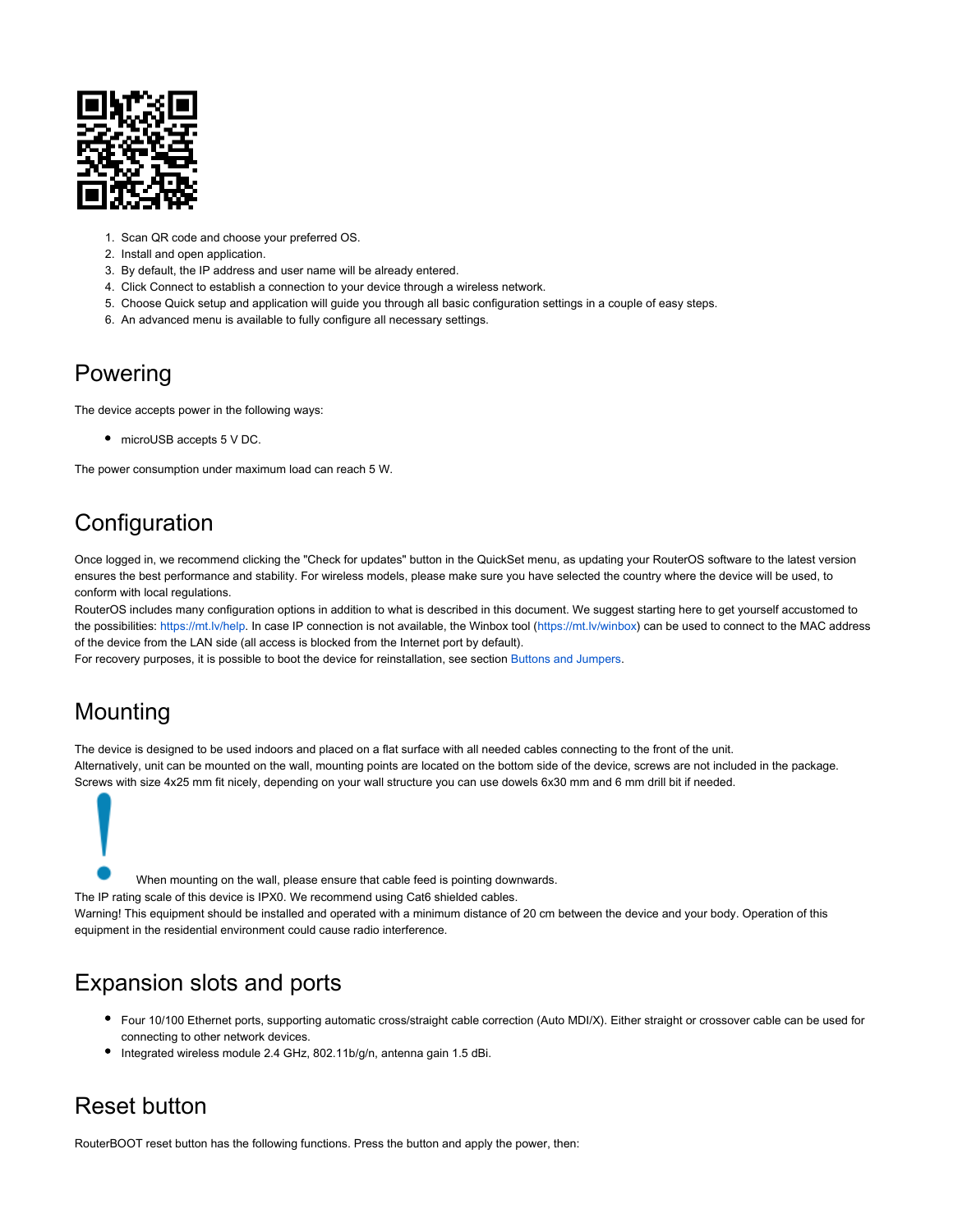- Release the button when green LED starts flashing, to reset RouterOS configuration to defaults.
- Release the button when the LED turns solid green to clear all configuration and defaults.
- Release the button after LED is no longer lit (~20 seconds) to cause a device to look for Netinstall servers (required for reinstalling RouterOS over the network).

Regardless of the above option used, the system will load the backup RouterBOOT loader if the button is pressed before power is applied to the device. Useful for RouterBOOT debugging and recovery.

## Accessories

Package includes the following accessories that come with the device:

● EU Switching Power Supply 5 V, 1 A, 5 W, Level VI, cable:1.5 m, MicroUSB.

## Operating system support

The device supports RouterOS software version 6. The specific factory-installed version number is indicated in the RouterOS menu /system resource. Other operating systems have not been tested.

To avoid pollution of the environment, please separate the device from household waste and dispose of it in a safe manner, such as in Δ designated waste disposal sites. Familiarize yourself with the procedures for the proper transportation of the equipment to the designated disposal sites in your area.

## Federal Communication Commission Interference Statement

#### FCC ID:TV7RB941-2ND

This equipment has been tested and found to comply with the limits for a Class B digital device, pursuant to Part 15 of the FCC Rules. These limits are designed to provide reasonable protection against harmful interference in a residential installation.



This equipment generates, uses and can radiate radio frequency energy and, if not installed and used in accordance with the instructions, may cause harmful interference to radio communications. However, there is no guarantee that interference will not occur in a particular

installation. If this equipment does cause harmful interference to radio or television reception, which can be determined by turning the equipment off and on, the user is encouraged to try to correct the interference by one of the following measures:

- Reorient or relocate the receiving antenna.
- Increase the separation between the equipment and receiver.
- Connect the equipment into an outlet on a circuit different from that to which the receiver is connected.
- Consult the dealer or an experienced radio/TV technician for help.

FCC Caution: Any changes or modifications not expressly approved by the party responsible for compliance could void the user's authority to operate this equipment.

This device complies with Part 15 of the FCC Rules. Operation is subject to the following two conditions: (1) This device may not cause harmful interference, and (2) this device must accept any interference received, including interference that may cause undesired operation. This device and its antenna must not be co-located or operation in conjunction with any other antenna or transmitter.

#### IMPORTANT: Exposure to Radio Frequency Radiation.

This equipment complies with the FCC RF radiation exposure limits set forth for an uncontrolled environment. This equipment should be installed and operated with a minimum distance of 20 cm between the radiator and any part of your body.

## Innovation, Science and Economic Development Canada

#### IC:7442A-9412ND

This device complies with Industry Canada licence-exempt RSS standard(s). Operation is subject to the following two conditions: (1) this device may not cause interference, and (2) this device must accept any interference, including interference that may cause undesired operation of the device. Le présent appareil est conforme aux CNR d'Industrie Canada applicables aux appareils radio exempts de licence. L'exploitation est autorisée aux deux conditions suivantes : (1) l'appareil ne doit pas produire de brouillage, et (2) l'utilisateur de l'appareil doit accepter tout brouillage radioélectrique subi, même si le brouillage est susceptible d'en compromettre le fonctionnement.

This Class B digital apparatus complies with Canadian ICES-003.

Cet appareil numérique de la classe [B] est conforme à la norme NMB-003 du Canada.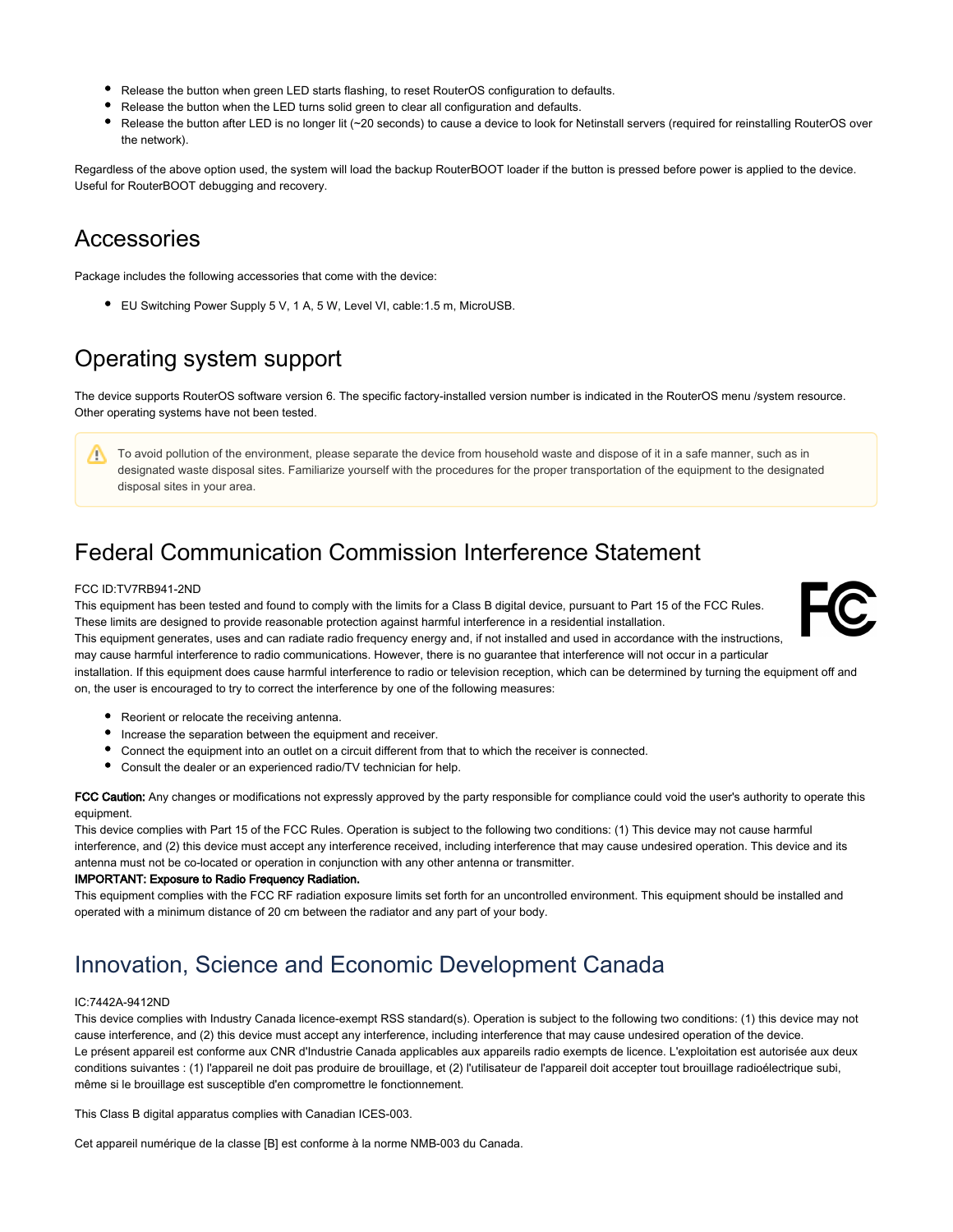#### IMPORTANT: Exposure to Radio Frequency Radiation.

This equipment complies with the IC radiation exposure limits set forth for an uncontrolled environment. This equipment should be installed and operated with a minimum distance of 20 cm between the radiator and any part of your body.

Cet équipement est conforme aux limites d'exposition au rayonnement IC définies pour un environnement non contrôlé. Cet équipement doit être installé et utilisé à une distance minimale de 20 cm entre le radiateur et toute partie de votre corps.

## UKCA marking

# **UK** CA

## Eurasian Conformity Mark

| Частотный диапазон | Мощность передатчика |
|--------------------|----------------------|
| 2400-2483.5 МГц    | $≤100$ MBT           |

\*Доступные частотные каналы могут различаться в зависимости от модели продукта и сертификации.

Информация о дате изготовления устройства указана в конце серийного номера на его наклейке через дробь. Первая цифра означает номер года (последняя цифра года), две последующие означают номер недели.

Изготовитель: Mikrotikls SIA, Aizkraukles iela 23, Riga, LV-1006, Латвия, [support@mikrotik.com.](mailto:support@mikrotik.com) Сделано в Китае, Латвии или Литве. Cм. на упаковке.

Для получения подробных сведений о гарантийном обслуживании обратитесь к продавцу. Информация об импортерах продукции MikroTik в Российскую Федерацию: <https://mikrotik.com/buy/europe/russia>

Продукты MikroTik, которые поставляются в Евразийский таможенный союз, оцениваются с учетом соответствующих требований и помечены знаком EAC, как показано ниже:



## Norma Oficial Mexicana

Rango de frecuencia (potencia de salida máxima): 2400-2483.5 MHz (30 dBm). Los canales de frecuencia disponibles pueden variar según el modelo y la certificación del producto.

EFICIENCIA ENERGETICA CUMPLE CON LA NOM-029-ENER-2017.

La operacion de este equipo esta sujeta a las siguientes dos condiciones:

- Es posible que este equipo o dispositivo no cause interferencia perjudicial y.
- Este equipo debe aceptar cualquier interferencia, incluyendo la que pueda causar su operacion no deseada.

Fabricante: Mikrotikls SIA, Brivibas gatve 214i, Riga, LV-1039, Latvia.

País De Origen: Letonia; Lituania; China (Republica Popular); Estados Unidos De America; Mexico.

Por favor contacte a su distribuidor local para preguntas regionales específicas. La lista de importadores se puede encontrar en nuestra página de inicio – <https://mikrotik.com/buy/latinamerica/mexico>.